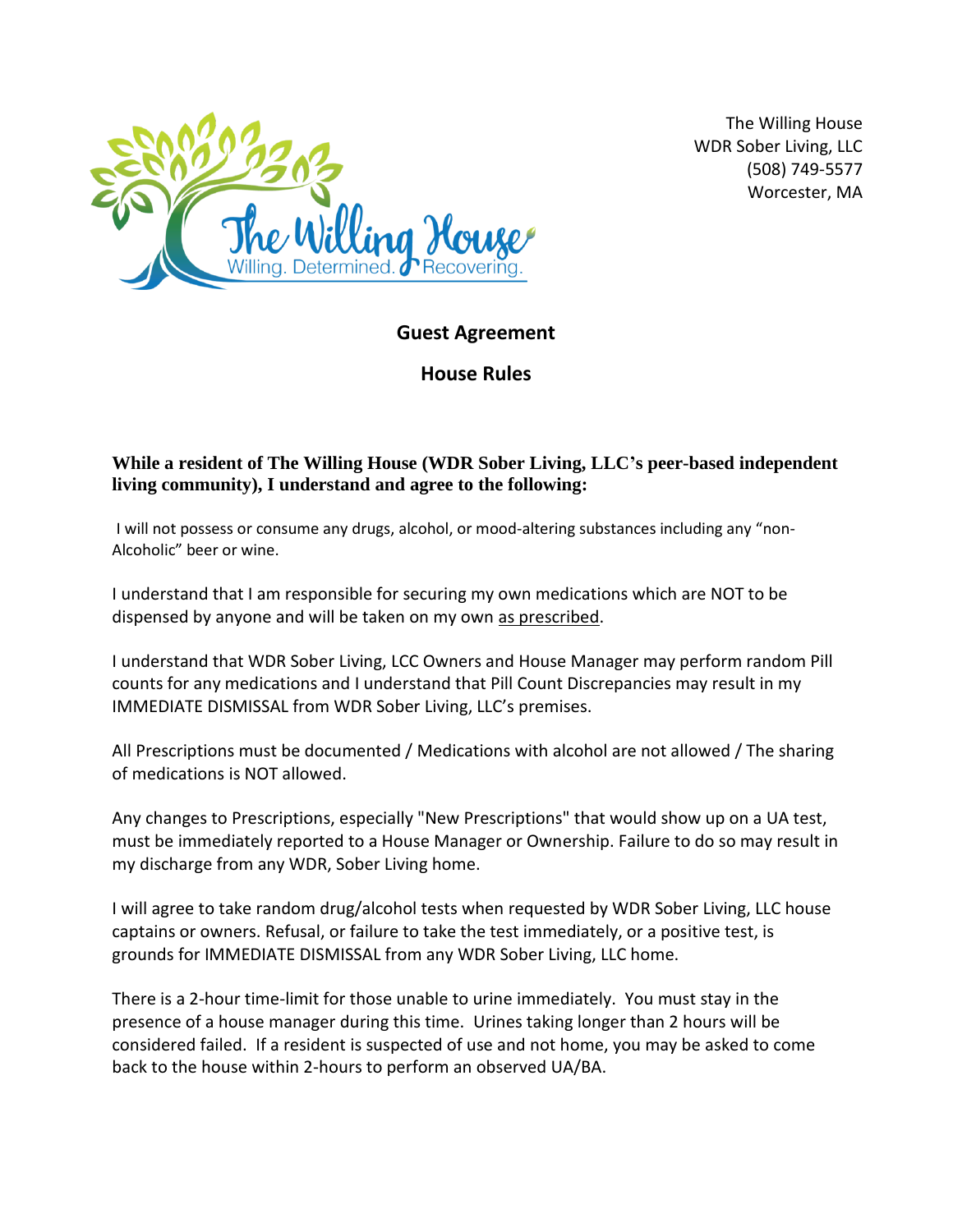Alcohol or drug use is grounds for IMMEDIATE DISMISSAL from the WDR Sober Living, LLC home, at which time assistance in obtaining a higher level of care may be given.

No drug-related paraphernalia of any kind is allowed. This includes any Marijuana Edibles, Hookahs, Vapes with THC/Hemp/Hash oils, K2 or Kratom of any kind.

If transitioning from a treatment facility, I shall follow all continuing care recommendations, including but not limited to outside continuing care group meetings, therapy, etc., and provide a copy of my discharge plan to WDR Sober Living ownership prior to the commencement of my stay.

I agree that Owners and House Managers **may communicate directly with my Probation/Parole/Court/DCF officer directly** and share any relevant information with them including Progress Reports, UA/BA results, Discharge Dates and Reasons for transitioning related to my stay.

I agree to notify a House Manager any time I have concerns or questions about myself, my roommates, or the living environment.

I agree that I will not keep secrets about other community members' chemical use, rule violations, or destructive behaviors and shall notify a House Manager if I suspect any of the foregoing. I understand that failure to inform about any such activities and behaviors may result in my dismissal from WDR Sober Living, LLC's premises.

I agree to attend and be on time for all mandatory house meetings as announced each week by the House Manager.

I acknowledge that cell phone use is prohibited during house meetings.

I will attend a minimum of 3 twelve-step meetings per week for the duration of my stay at WDR Sober Living, LLC.

I understand there are visitation times for friends and family to be allowed at WDR Sober Living, LLC homes. Visitors are welcome Mon – Thu 5pm to 9pm and Fri 5pm – Sun 9pm. I understand it is my responsibility to ensure that my visitors are respectful of the WDR Sober Living, LLC community and its guests and that my visitors will abide by the rules and regulations set forth by WDR Sober Living, LLC.

\* Women's facilities do not allow men on the property but children ages 4-17 are welcome during all listed visiting times, including over-nights on the weekends.

I understand that though there is no expressed nightly curfew that I must notify a House Manager if I'm staying out and that if I have not physically returned to the house for period of 72 hours, I will be considered self-dismissed from the house forfeiting my bed.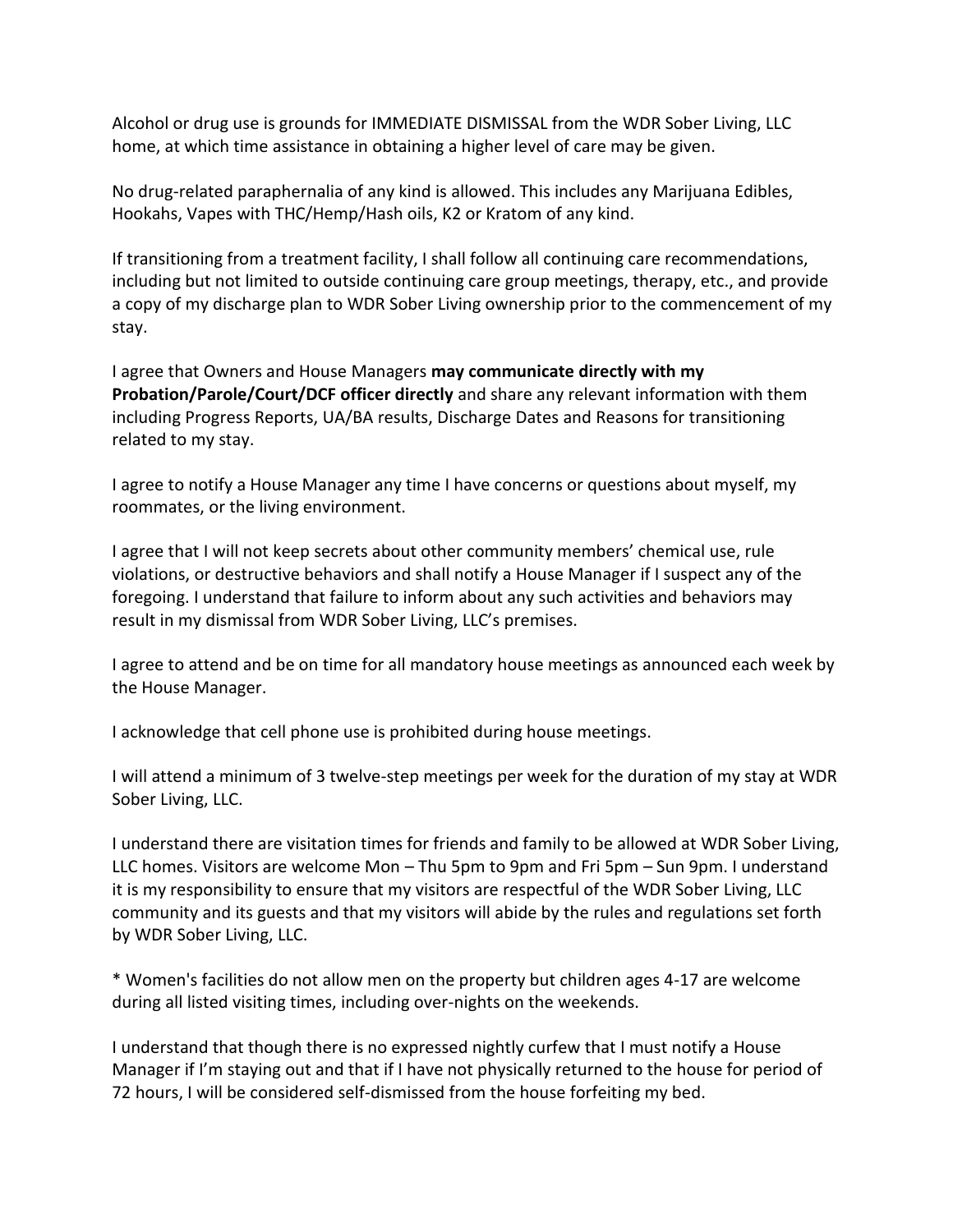I acknowledge and agree that in the event a friend or family member visiting me is found to be in possession of alcohol or a controlled substance or suspected of being under the influence, this may result in My IMMEDIATE DISMISSAL from the house.

I understand that the ownership or House Manager of WDR Sober Living, LLC may ask any guest or visitor to immediately leave the premises for any reason at any time.

I understand that violence, or threats of violence, whether emotional or physical, will not be tolerated and are grounds for IMMEDIATE DISMISSAL and possible legal action.

I will not bring weapons into the WDR Sober Living, LLC home nor store any weapons in a vehicle near the property.

I will always respect the other members of the WDR Sober Living, LLC community regarding noise, eating, cleaning personal space, personal possessions, and common living areas.

I understand that my bedroom is always to be kept clean free of any food/beverages. All trash shall be taken out of my room every day and emptied into the main garbage bins.

I understand that rooms will be subject to random inspections. I acknowledge and agree that my failure to maintain a clean-living environment may result in loss of privileges or eventual dismissal.

I understand that there is NO Parking in the driveway by a resident, guest, or visitor at any time. On street parking is available at all WDR Sober Living, LLC Homes.

I understand there is NO SLEEPING ON COMMUNITY COUCHES.

I will be fully dressed in common areas at all times.

I understand that there is ZERO TOLERANCE FOR SMOKING OR VAPING OR DIPPING/CHEWING INSIDE THE HOUSE. I agree to smoke ONLY in the designated areas behind the house. Smoking anywhere inside the house will result in IMMEDIATE DISMISSAL.

I understand there is to be NO Candles lit in the house at any time. The lighting of candles will result in my immediate dismissal from the home.

I understand that Space Heaters or Portable Radiators of any kind are expressly forbidden and the use of any such device will result in my IMMEDIATE DISMISSAL from the house.

WDR Sober Living, LLC is NOT responsible for any damage, loss, or theft of personal property, including, but not limited to, money, jewelry, clothing, etc. Stealing will result in IMMEDIATE DISMISSAL from the residence and possible legal action.